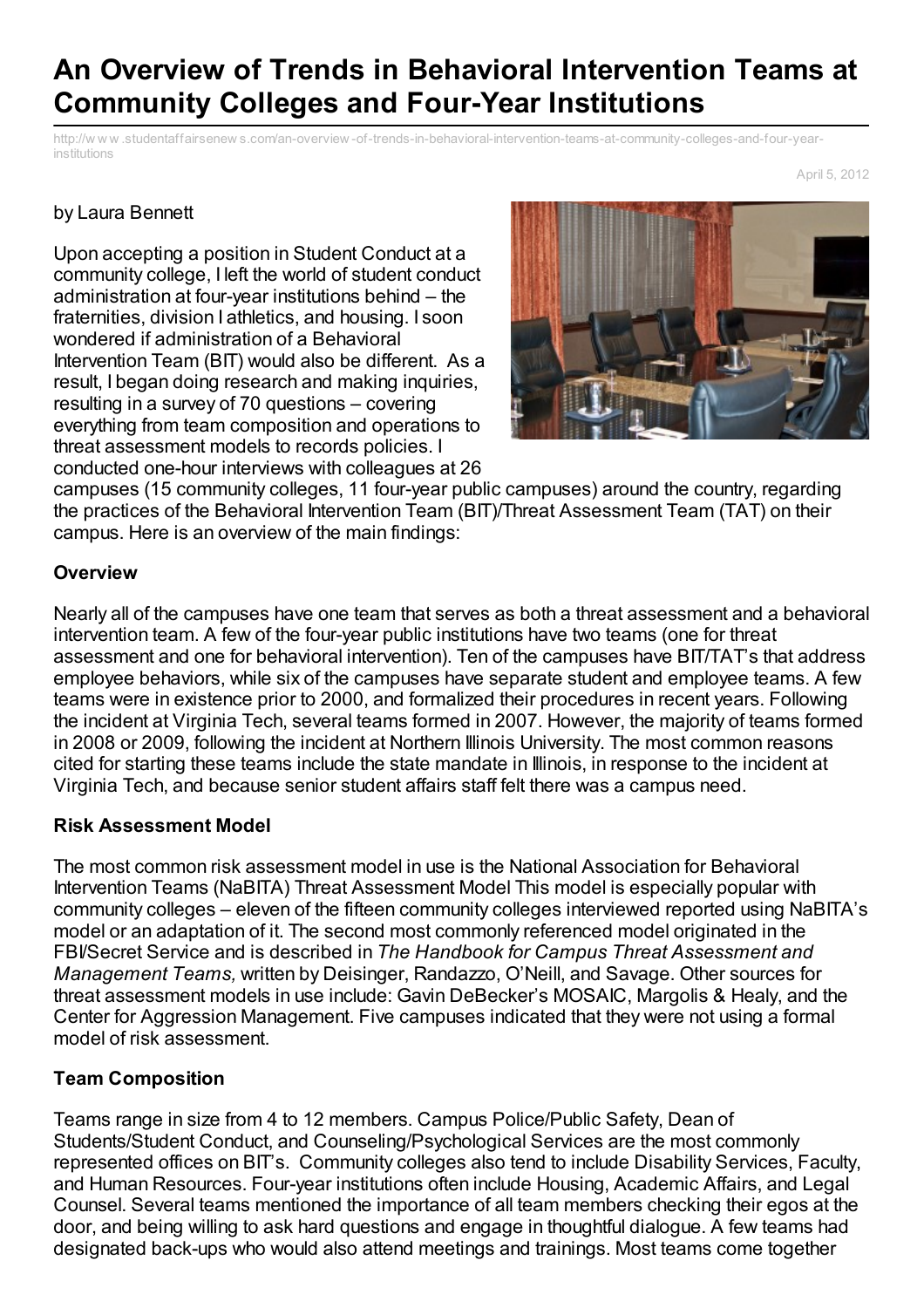regularly (weekly or bi-weekly) while a few meet only when a referral comes to the team. Most teams continue to operate in a consensus based model and have not faced the dilemma of who has the ultimate decision-making authority in a disagreement among members.

# **Referrals**

The number of referrals varies, often depending on the level of campus outreach completed and the threshold for level of severity of the referral. The range of referrals reported spans 1 per year to 200 per year. Behaviors stemming from mental health conditions as well as those related to disrespect/uncivil actions (especially in the classroom) are the most common types of behaviors referred to teams. While the range of referrals is diverse, suicide ideation, bizarre actions, threats of violence (including references on social media), unmanaged medical/psychological conditions, and depression are also common referrals. Depending on the nature of the campus, referrals most often come from faculty, police, staff, and housing.

## **Interventions**

The most common interventions mentioned included conversations with and offering resources to the referred individual, offering support/assistance to the referring party, behavioral agreements, and assessments. Every campus interviewed (other than those still determining their processes) has the authority to mandate assessments. This is sometimes done only in cases of involuntary withdrawal, other times only through a student conduct process. Four-year institutions were much more likely to have an involuntary withdrawal policy, although three of the campuses that have it in place rarely (if ever) use it. Most community colleges remove a student from campus only through suspension or interim suspension within a student conduct process; however, several indicated they are in the process of drafting an involuntary withdrawal process.

# **Current Trends**

Many campuses indicated that adapting the team to include assessment of referrals about employee behaviors A few campuses mentioned hiring case managers to assist with the follow up of interventions. Teams are determining whether they want to be known on campus or fly under the radar. Many teams are assessing effectiveness, revising procedures, and expanding/contracting teams that have been in existence for a few years. Outside of Illinois and Virginia, many community colleges are in the early stages of team development. Reviewing current literature and updating training as staff turnover occurs is also a current challenge for many teams. While Illinois is the only state to require assessment of threatening behaviors by employees, many campus BITs are beginning to assess and address threatening behaviors exhibited by employees and non-campus community members.

# **Strengths**

Nearly every team mentioned the quality of individuals on the team as well as the relationships among the team members as the top strengths. Having trust among a group of campus experts seems to be critical to the team functioning both in daily effectiveness as well as in a crisis. This seems congruent with the idea that many teams came into existence because a group of caring staff would discuss concerns about students even before there were formal procedures for BIT's.

# **Challenges/Needs**

There are four areas that seem to be the most common challenges for BIT/TAT's:

Teams struggle to assess their effectiveness, including the use of their risk assessment model and the success in prevention/reduction of violence as well as the success of their interventions. Few teams have a clear sense of how aware the campus community is of the team as a resource, often drawing on the number of referrals as the sole measurement of this.

With BIT responsibilities falling mainly on employees who are already busy, and a caseload that will